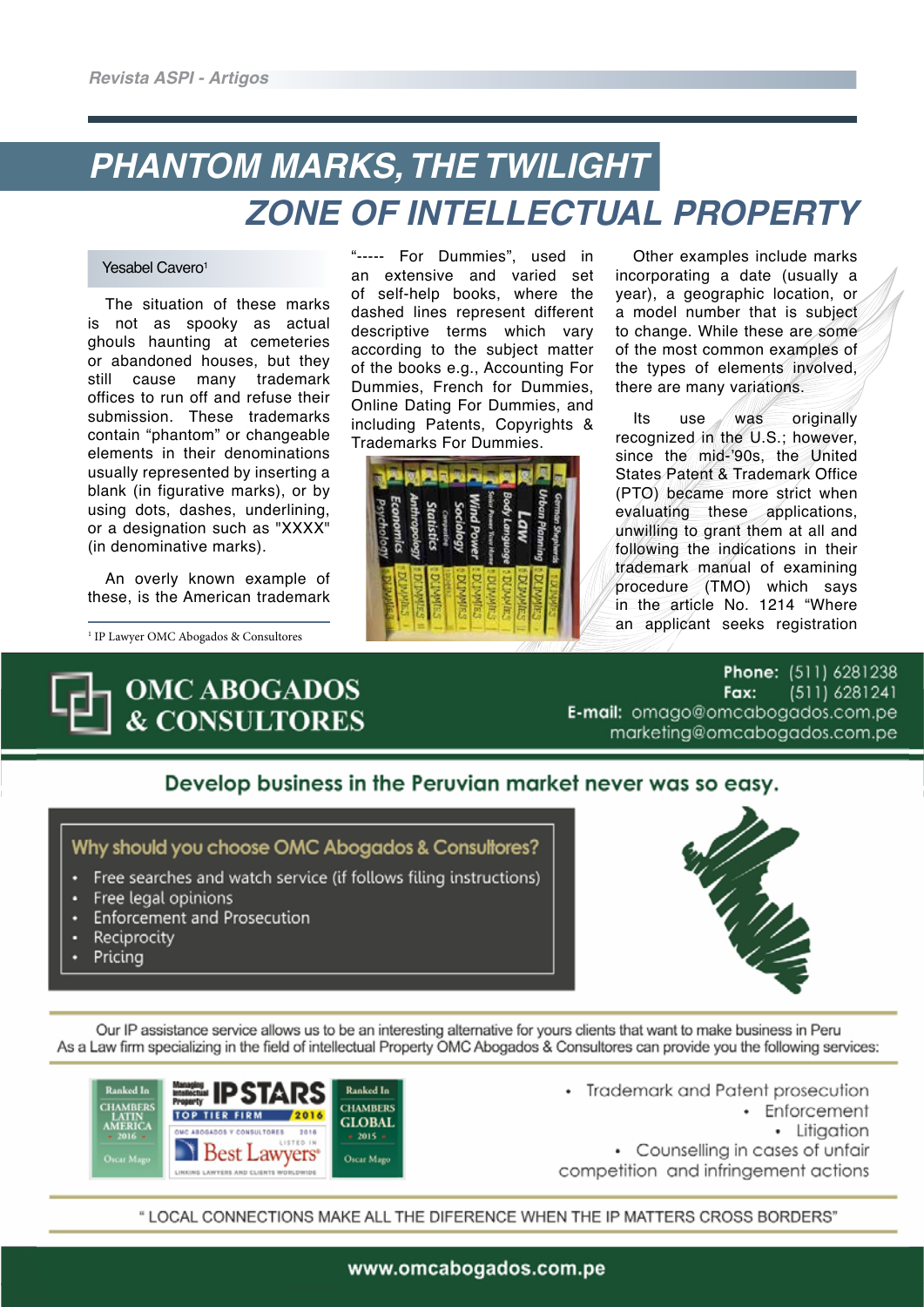of a mark with a changeable or "phantom" element, the examining attorney must refuse registration under sections 1 and 45 of the Trademark Act, [...], on the ground that the application seeks registration of more than one mark."

Since then, the American PTO has denied many applications that included a "phantom" element based on the certainty that they contravened the golden rule of "one mark per application" as well as the main objective of a trademark registration which is to ensure the publicity of each mark in order to protect its unauthorized-use from third parties and to be easily found in case a third party searched for trademarks that are similar to the sign they intend to register. Many authors have agreed upon the fact that this type of trademark contradicts its reason for being and fails to "give adequate constructive notice to third-parties as to the nature of the mark and a thorough and effective search for conflicting marks is not possible", as stated in their TMO.

A clear example of this inconvenience is the case of a New York corporation "International Flavors & Fragances Inc." (IFF) who requested to register with the PTO, "LIVING XXXX FLAVORS" and "LIVING XXXX<br>FLAVOR" as trademarks for as trademarks for the following goods: essential oils for use in the manufacture of flavored foodstuffs, smoking

> WhatsApp.: (11) 97970-6559 tel.: (11) 5070-0633

tobacco compositions, smoking tobacco articles, chewing tobacco compositions, chewing gums, oral care products and beverages in International Class 3; and non-synthetic and synthetic flavor substances for use in the manufacture of flavored foodstuffs, smoking tobacco compositions, chewing tobacco compositions, smoking tobacco articles, chewing gums, oral care products, and beverages, in International Class 30. Along with "LIVING XXXX" for use in connection with non-synthetic and synthetic flavor substances for use in the manufacture of colognes, cosmetics, hair preparations, toiletries, detergents, fabric softeners, odorants, deodorants, bleaches, brighteners and air fresheners, in Class 1; and essential oils for use in the manufacture of colognes, cosmetics, toiletries, hair preparations, detergents, fabric softeners, odorants, deodorants, bleaches, brighteners and air fresheners in Class 3.

In the first two applications, the "XXXX" served to denote "a specific herb, fruit, plant or vegetable" and in the last, to indicate "a botanical or extract thereof, to wit: 'flower', 'fruit', 'yellow sunset orchid', 'osmanthus', 'fragrance', 'raspberry' and the like."

As one can surely guess, the applications were denied under the review that the requested signs encompassed too many combinations and permutations to make a thorough and effective search possible. Thus, cannot provide proper notice to other trademark users, failing to help bring order to the marketplace and defeating one of the vital purposes of a trademark. Also, the trademark examining attorneys confessed that the core of the problem was that they could not allow registration of an unlimited and unknown number of elements in one mark.

Despite the disadvantages and valid arguments against its use, I believe in its utility and convenience for future applicants. Registering a phantom trademark would help applicants reduce their usual expenses when investing in various trademark registrations that vary in just one or two words since it would all be done in one application. These signs, though different, would have to be essentially the same since the purpose of this kind of trademark is to protect a single mark that may change over time (regarding years, months or volumes) or depend on certain circumstances (regarding location, subject matter, stage/level).

Although it is true that phantom marks are usually and constantly denied, in 2001 the Court of Appeals PTO emitted the disposition of the Trademark Trial and Appeal Board - TTAB where it claimed that in the case of the trademark application for "(212) M-A-T-R-E-S-S" as a phantom trademark, where the



atendimento@sulamericamarcas.com.br www.sulamericamarcas.com.br